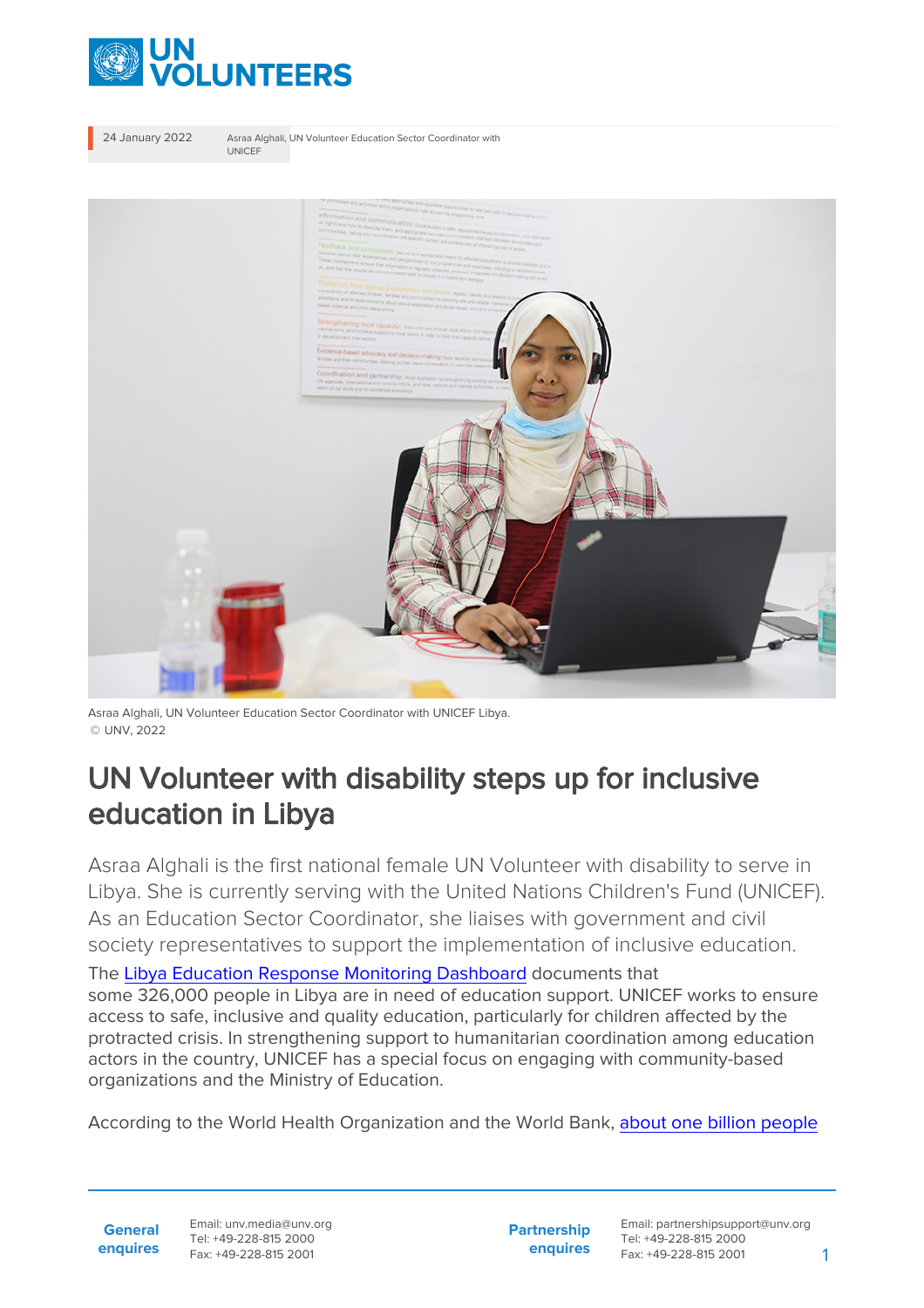

[live with some form of disability,](https://www.right-to-education.org/issue-page/marginalised-groups/persons-disabilities) of which up to 150 million are children. [Plan International](https://www.right-to-education.org/resource/include-us-study-disability-among-plan-internationals-sponsored-children) reports that children with disabilities are ten times less likely to attend schools.

The situation in Libya, exacerbated by armed conflict, socio-economic instability, and COVID-19 pandemic, is no different. Children with disability face barriers to accessing education.

The Education Sector is catering to the needs of 130,000 children, including 660 children with disabilities in Libya. It supports basic education services, particularly in areas where schools are damaged, closed, overcrowded or are not fully operational. Moreover, it seeks to foster inclusive education in the country for children at risk of dropping out, out of school children, including migrants and refugees, as well as children with special education needs.

As a person with a disability herself, the UN Volunteer stepped up to transform education, as promoted by th[e new social contract for education](https://unesdoc.unesco.org/ark:/48223/pf0000379707.locale=en), through inclusiveness. Asraa delivers on project management in the area of inclusive education.

## Volunteering brings a lot to the table. Presenting something that benefits others is enjoyable, interesting and unforgettable! -- Asraa Alghali, UN Volunteer Education Sector Coordinator with UNICEF Libya

Her experience has provided her with the necessary competencies and know-how to join UNICEF in the implementation of inclusive education. Through her assignment, Asraa supports the coordination of the Education Sector, provides translation support, and contributes to reporting and data management.

Only three months into her assignment, Asraa is already taking ownership of her work and inspiring inclusion in other sections. "My idea of making UNICEF's 75th anniversary celebration in Libya inclusive of persons with disabilities was appreciated by the head of communications section. We collaborated on the inclusion of two types of disability, by facilitating the participation of blind and deaf-mute people, with the help of a sign language translator," Asraa shares.

"One of my key achievements is that I defied my situation. I didn't stay home, blame it on disability, and not fulfill my duties as a citizen,"Asraa explains.

**General enquires** Email: unv.media@unv.org Tel: +49-228-815 2000 Fax: +49-228-815 2001

**Partnership enquires**

Email: partnershipsupport@unv.org Tel: +49-228-815 2000 Fax: +49-228-815 2001 2